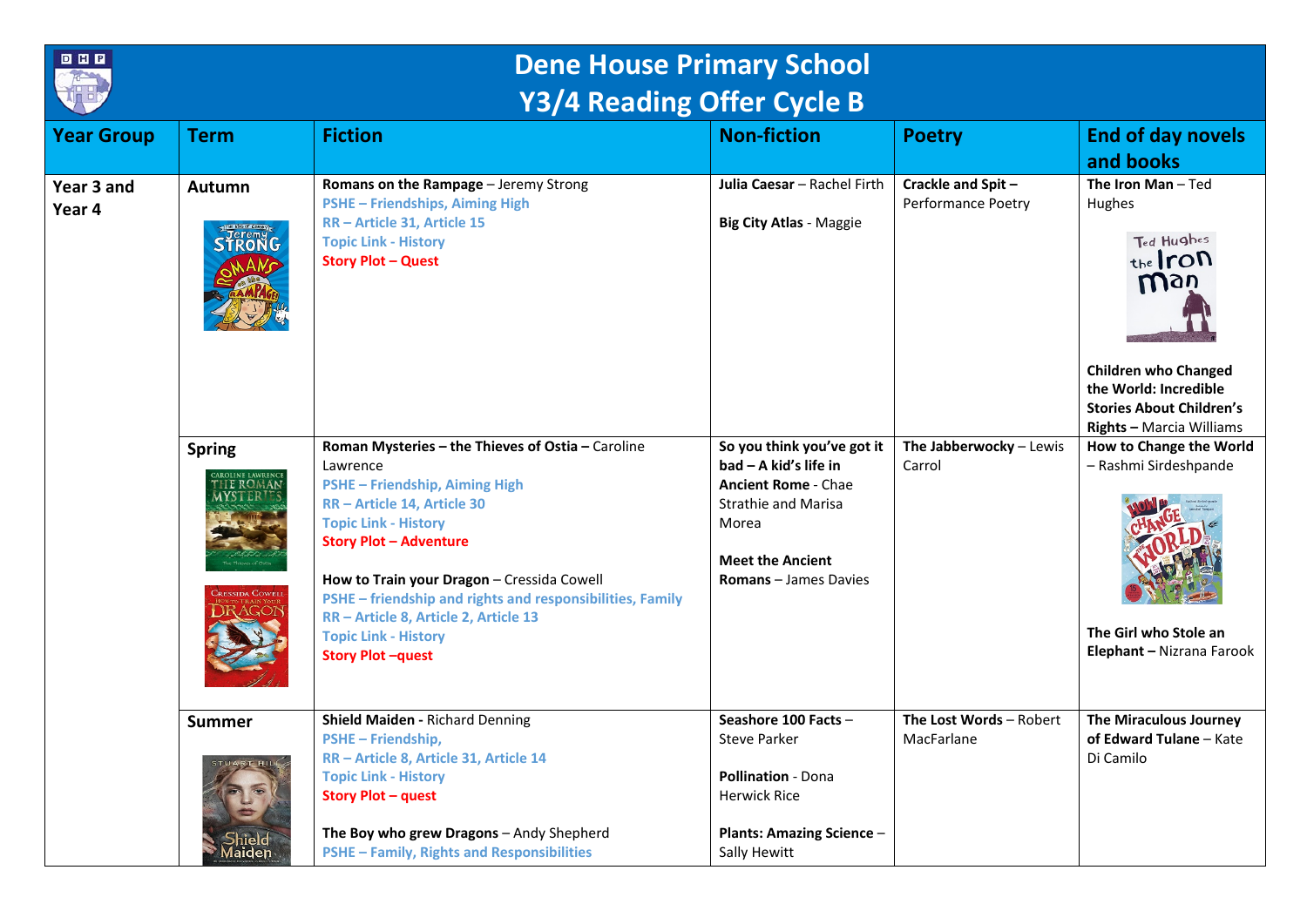|                           |                                | RR - Article 10, Article 27<br><b>Topic Link - Plants</b><br><b>Story Plot - adventure</b>                                                                                                                                                                                                                                                                                                                                            |                                                                                                                                                       |                                         | DICAMILLO<br>EDWARD TULANE<br>The Boy at the Back of the<br>Class - Onjali Q'Rauf                                                                                                         |
|---------------------------|--------------------------------|---------------------------------------------------------------------------------------------------------------------------------------------------------------------------------------------------------------------------------------------------------------------------------------------------------------------------------------------------------------------------------------------------------------------------------------|-------------------------------------------------------------------------------------------------------------------------------------------------------|-----------------------------------------|-------------------------------------------------------------------------------------------------------------------------------------------------------------------------------------------|
| Year $3/4$<br>mixed class | Autumn                         | A Roman Adventure - Frances Durkin and Grace Cooke<br><b>PSHE-One World, Family</b><br>RR - Article 17, Article 24, Article 31<br><b>Topic Link - History</b><br><b>Story Plot - Quest</b>                                                                                                                                                                                                                                            | <b>Big City Atlas - Maggie</b><br>So you think you've got it<br>bad? - Chae Strathie and<br>Marisa Morea<br>Meet the Ancient Romans<br>- James Davies | Crackle and Spit-<br>Performance Poetry | The Iron Man-Ted<br>Hughes<br>Ted Hughes<br>the Iron<br>man<br><b>Children who Changed</b><br>the World: Incredible<br><b>Stories About Children's</b><br><b>Rights - Marcia Williams</b> |
|                           | <b>Spring</b><br><b>OLIVER</b> | The Romans: Gods, Emperors and Dormice - Marcia<br><b>Williams</b><br>PSHE - Friendships, one world<br>RR - Article 38, Article 18<br><b>Topic Link - History</b><br><b>Story Plot - Quest and comedy</b><br>Oliver and the Seawigs - Philip Reeve and Sarah McIntyre<br>PSHE - Friendships, Aiming High, family<br>RR - Article 8, Article 13 Article 3<br>Topic Link - geography<br><b>Story Plot - Quest and Voyage and Return</b> | The Pebble in my Pocket:<br>A History of Our Earth -<br>Meredith Hooper and<br>Chris Coady<br>What the Romans did for<br>us - Alison Hawes            | Poems Aloud - Joseph<br>Coelho          | How to Change the World<br>- Rashmi Sirdeshpande<br>The Girl who Stole an<br>Elephant - Nizrana Farook                                                                                    |